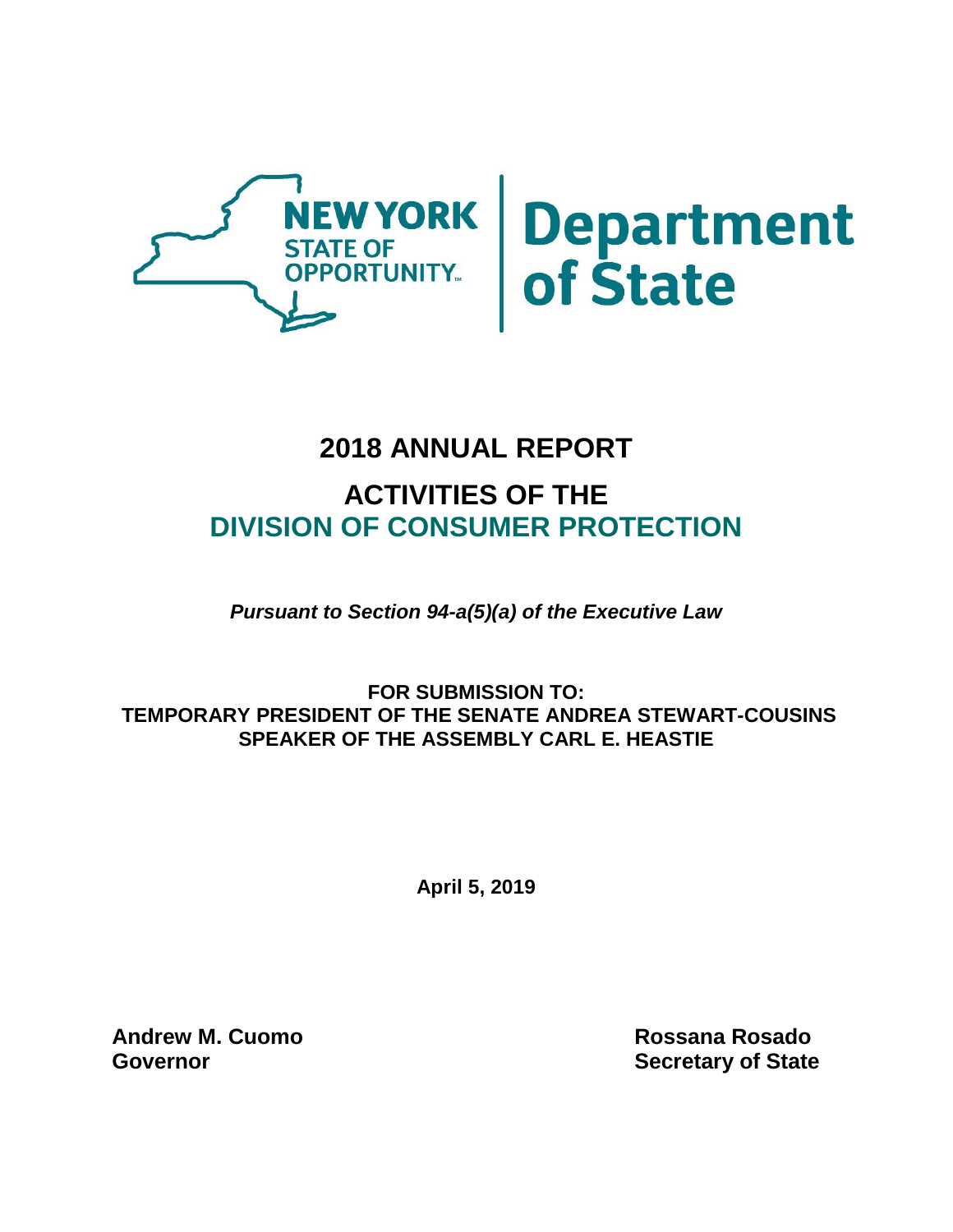#### **INTRODUCTION**

In compliance with the requirements set forth in Executive Law § 94-a (5) (a), the Department of State ("Department") respectfully submits this report regarding the activities of the Division of Consumer Protection ("Division"). This report covers the period of January 1, 2018 through December 31, 2018.

During the reporting period, the Division accomplished its goals of educating and protecting the public by: (1) providing direct assistance and mediation to resolve marketplace complaints; (2) delivering mitigation assistance for victims of identity theft; (3) conducting education campaigns related to scam prevention, identity theft prevention, financial literacy, and product safety; (4) advancing cost effective and quality electric, gas, telephone, and cable service by representing consumers at utility rate and policy proceedings before State and federal regulators; and (5) enforcing the State's Do Not Call Law ("DNC Law").

#### **CONSUMER ASSISTANCE UNIT**

Executive Law § 94-a (3) (a) (1) charges the Division to "receive complaints of consumers, attempt to mediate such complaints where appropriate, and refer complaints to the appropriate unit of the department, or federal, state, or local agency authorized by law for appropriate action on such complaints." This statutory mandate is met through the Consumer Assistance Unit ("CAU"). The CAU operates a Consumer Assistance Helpline five days per week, 8:30 a.m. to 4:30 p.m. Consumers also have the option of filing a consumer complaint electronically 24 hours per day, seven days per week, via the Department's website. Among other issues, the CAU mediates and resolves complaints regarding product refunds and returns, credit card disputes, debt collection and consolidation practices, internet services, cellular services, credit report errors, and identity theft mitigation.

In 2018, the CAU staff handled 15,223 complaints and inquiries. These activities returned over a million dollars to the wallets of New York consumers. Specifically, \$977,826 expended by consumers was returned, and \$92,086 in obligated consumer costs were eliminated. A chart of the top ten consumer concerns addressed in 2018 is contained in Appendix A.

#### **IDENTITY THEFT PREVENTION AND MITIGATION PROGRAM**

Executive Law § 94-a (3) (a) (9) directs the Division to "establish a process by which victims of identity theft will receive assistance and information to resolve complaints," which includes promulgating rules and regulations to administer the identity theft prevention and mitigation program.

On May 2, 2018, the Division adopted Identity Theft Prevention and Mitigation Program Regulations to hold consumer credit reporting agencies accountable and better assist consumers navigating their credit report, which is the most critical financial imprint created by the consumer credit reporting agencies. Subsequently, 15 consumer credit reporting agencies registered with the Division.

In September, the Division also issued a Control Your Credit Consumer Alert, to notify consumers of a federal law change creating yearlong fraud alerts and completely free security freeze opportunities for all New Yorkers.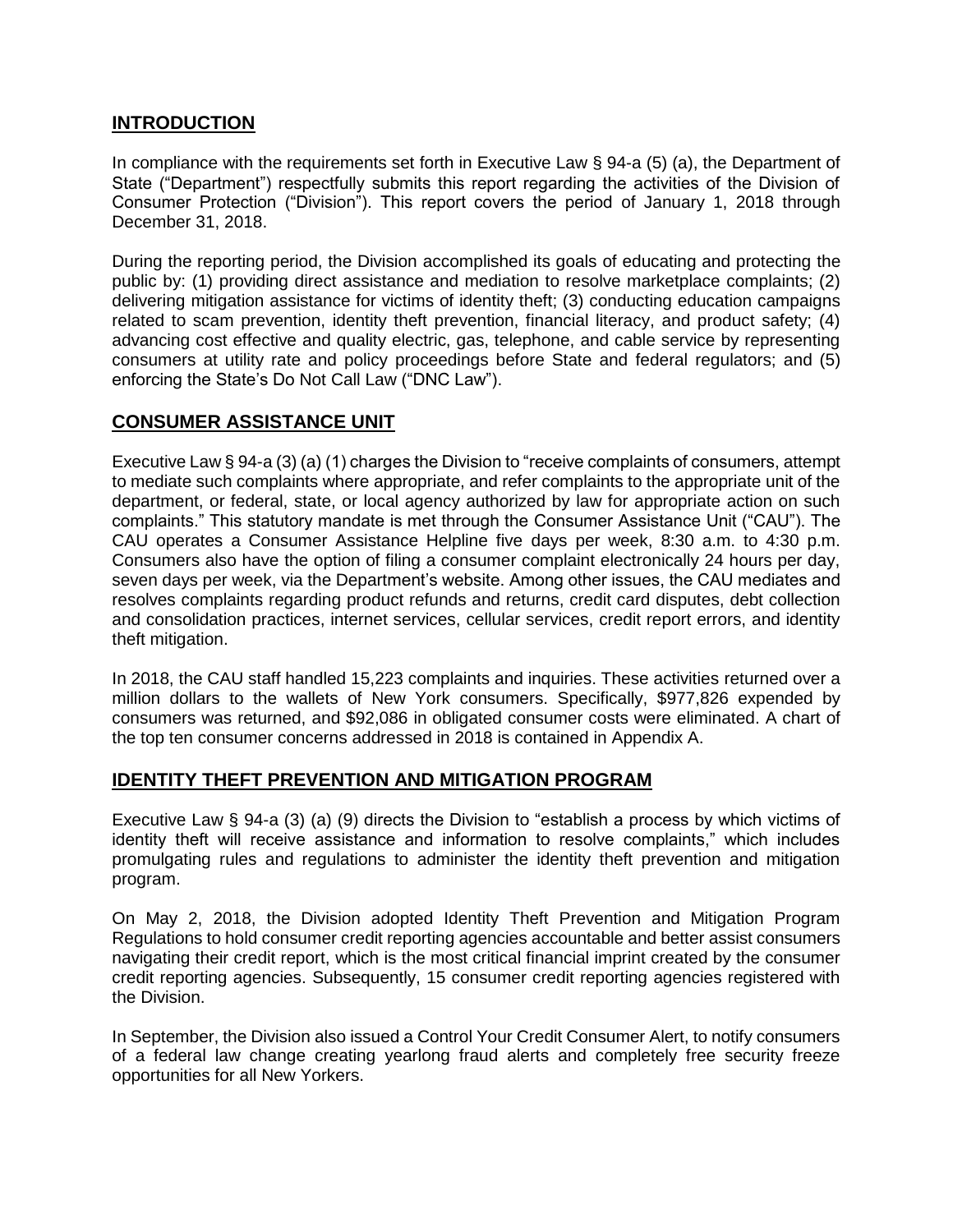#### **OUTREACH AND EDUCATION PROGRAM**

Executive Law § 94-a (3) (a) (3) directs the Division to "initiate and encourage consumer education programs." In 2018, the Division provided presentations on Identity Theft Prevention and Mitigation, Scam Prevention, Financial Literacy, the DNC Law, and Product Safety. The Division delivered live seminars to community groups, organizations, and educational institutions across the State, a list of which is provided in Appendix B. The Division also educated consumers by utilizing social media channels Facebook and Twitter, issuing consumer alerts and contributing to Statewide consumer media coverage.

In 2018, the Division's Outreach and Education Unit participated in 42 events statewide, reaching approximately 40,000 consumers. Appendix C enumerates these statewide activities in a map by county and region.

The Division also created the "New York Consumer Guide to Weathering a Storm" to assist consumers in the Southern Tier and Finger Lakes, after the August 2018 storm and flooding events tragically destroyed homes in the affected communities. The Division collaborated with the Emergency Management Unit of the Division of Building Standards and Codes to facilitate the timely dissemination of the guide to affected to consumers.

Additionally, for nearly two weeks the Division actively engaged consumers from across the State at the New York State Fair. The Division listened to consumers' marketplace concerns, facilitated consumer complaint filings and promoted the expansion of its Outreach and Education presentations across the State. During this period, the State Fair set an all-time high attendance record 1,279,010.

#### **DO NOT CALL ENFORCEMENT PROGRAM**

The New York State DNC Law became effective in 2001, allowing consumers to place their home landline and personal mobile telephone numbers on a central registry to reduce the number of unsolicited telemarketing calls they receive. In 2003, the Federal Trade Commission ("FTC") and the Federal Communications Commission collaborated to create the National Do Not Call Program and Registry. As a result, New Yorkers started registering their home and mobile phone numbers on the National Do Not Call Registry and filing complaints using the FTC's website.

In 2018, the Division prioritized a comprehensive review of the Do Not Call Enforcement Program ("Program"). The review yielded significant enhancements, including the hiring of an administrative staffer, an attorney, and a former telemarketing executive to serve as the Program's lead investigator. Subsequently, the Program developed a new database to track enforcement efforts, significantly expanding the Division's ability to address DNC complaints as well as track metrics and key performance indicators.

Using the National Registry to retrieve the complaints of aggrieved New Yorkers, the Division investigated 34,864 alleged violations with the goal of ending unlawful conduct. As of December 31, 2018, there were 15,104,715 New York telephone numbers on the National Registry, an increase of 318,145 telephone numbers over the previous year. Despite the increase in registrants, New York saw a decrease in consumer complaints concerning violations of the Do-Not-Call Law with 363,668 in 2018, compared to 468,092 in 2017.

#### **UTILITY INTERVENTION UNIT**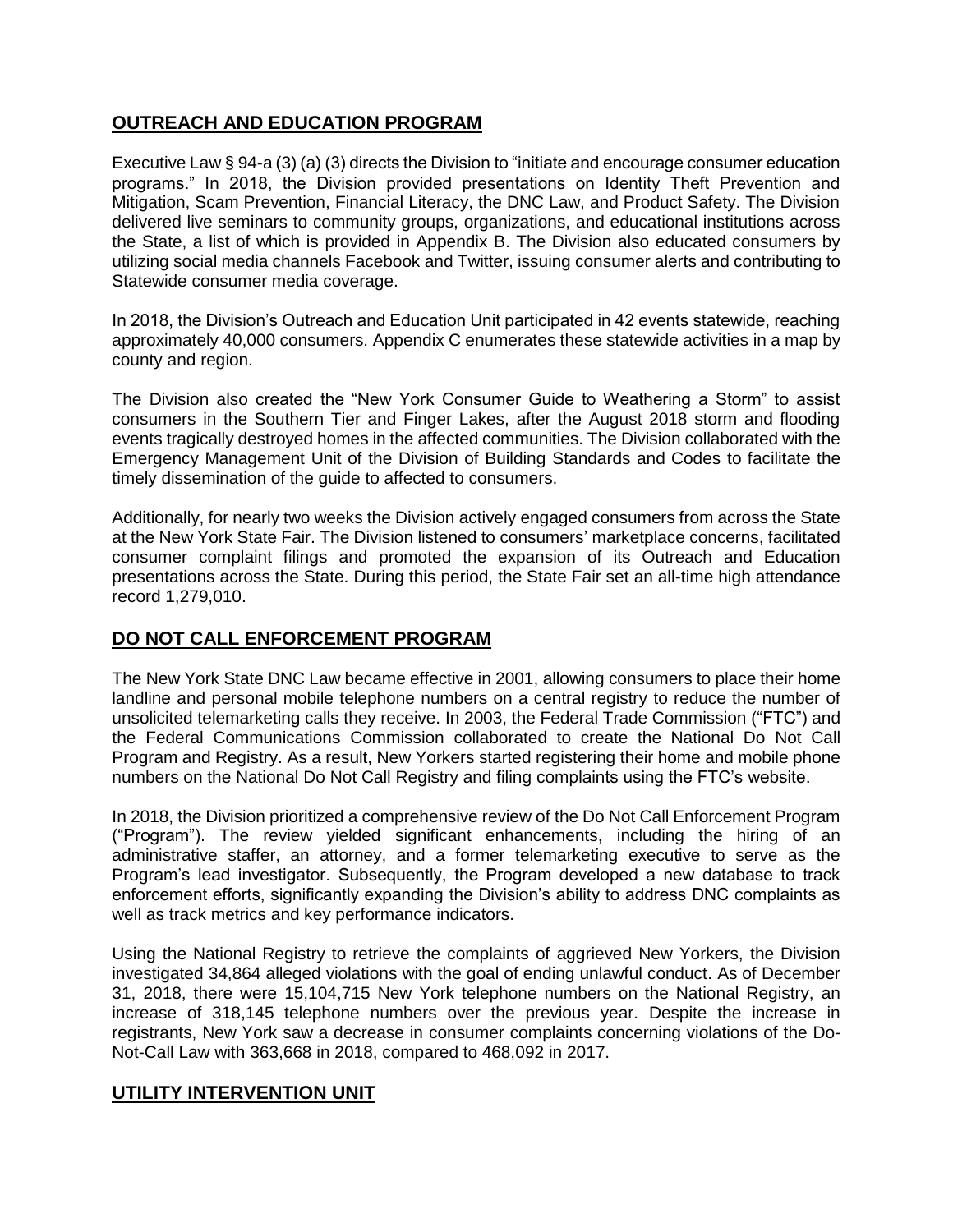Executive Law § 94-a (4) (b) sets forth the powers and duties of the Utility Intervention Unit (UIU). The UIU is generally charged with representing the interests of consumers before federal, state, and local agencies engaged in the regulation of energy, water, and telecommunication services. UIU staff participates in cases before the Public Service Commission (PSC), the New York Independent System Operator (NYISO), and the Federal Energy Regulatory Commission (FERC). UIU staff also participates in several utility and energy-related interagency working groups, task forces, and committees, including the Low Income Forum on Energy Steering Committee, Home Energy Assistance Program Interagency Task Force, Natural Gas Reliability Advisory Group, Chairperson of the Targeted Accessibility Fund, and National Association of State Utility Consumer Advocates.

In 2018, UIU analyzed documents, submitted testimony and briefs, engaged in settlement discussions in cases before the PSC, and actively attended evidentiary hearings and settlement negotiations. The UIU serves as the designated, sole statewide consumer advocate at the NYISO, which oversees the wholesale electricity markets in New York, and is a voting member on several of the NYISO's decision-making committees. In that role, the UIU assists in developing rules and procedures that help ensure an adequate supply of reasonably priced electricity exists in the State.

During 2018, the UIU participated in 28 PSC utility rate and policy proceedings, as noted in Appendix D. In each of the rate proceedings, the UIU advocated aggressively on behalf of consumers with the goal of limiting the utilities' proposed rate increases with a focus on customer service, cost of service, revenue allocation, and rate design. It is important to note that utility rate cases are lengthy processes. An entire utility rate case is generally an eleven-month process where the first four months focus on conducting discovery, analyzing responses, and developing testimony. While each case is unique, once initial and rebuttal testimony is filed the remaining months are spent on settlement negotiations, drafting a joint proposal, evidentiary hearings, initial and reply briefs. In each of the policy proceedings, the UIU focused on a variety of consumerrelated issues such as mass-market rate design, energy service provider abuses and overcharges, and growth in the distributed energy resources market.

Beginning in October 2017, the NYISO initiated the Integrating Public Policy Task Force (IPPTF) effort, tasked with evaluating how to incorporate the cost of carbon into the wholesale energy market. This effort evaluates alternative market mechanics and its interactions with other wholesale market processes. Over the course of 30 meetings held in 2018, IPPTF explored market issues that will potentially touch on all the aspects of the wholesale energy markets, including energy, capacity, and planning. UIU's wholesale energy consultant conducted an analysis to evaluate the direct economic and bulk power system impacts of implementing a carbon charge through the NYISO markets. Performance metrics were selected to characterize the impact of the carbon charge on the market, consumers, and economic efficiency. The consultant's findings challenged some of the design assumptions of the NYISO and led to improvements to the NYISO's straw proposal design.

#### **CONSUMER MARKETPLACE SAFETY**

#### *CHILDREN'S PRODUCT TESTING*

Executive Law § 94-a (3) (a) (11) grants the Division the power and duty to "conduct product research and testing and, where appropriate, contract with private agencies and firms for the performance of such services." In 2018, the Division conducted a child product safety testing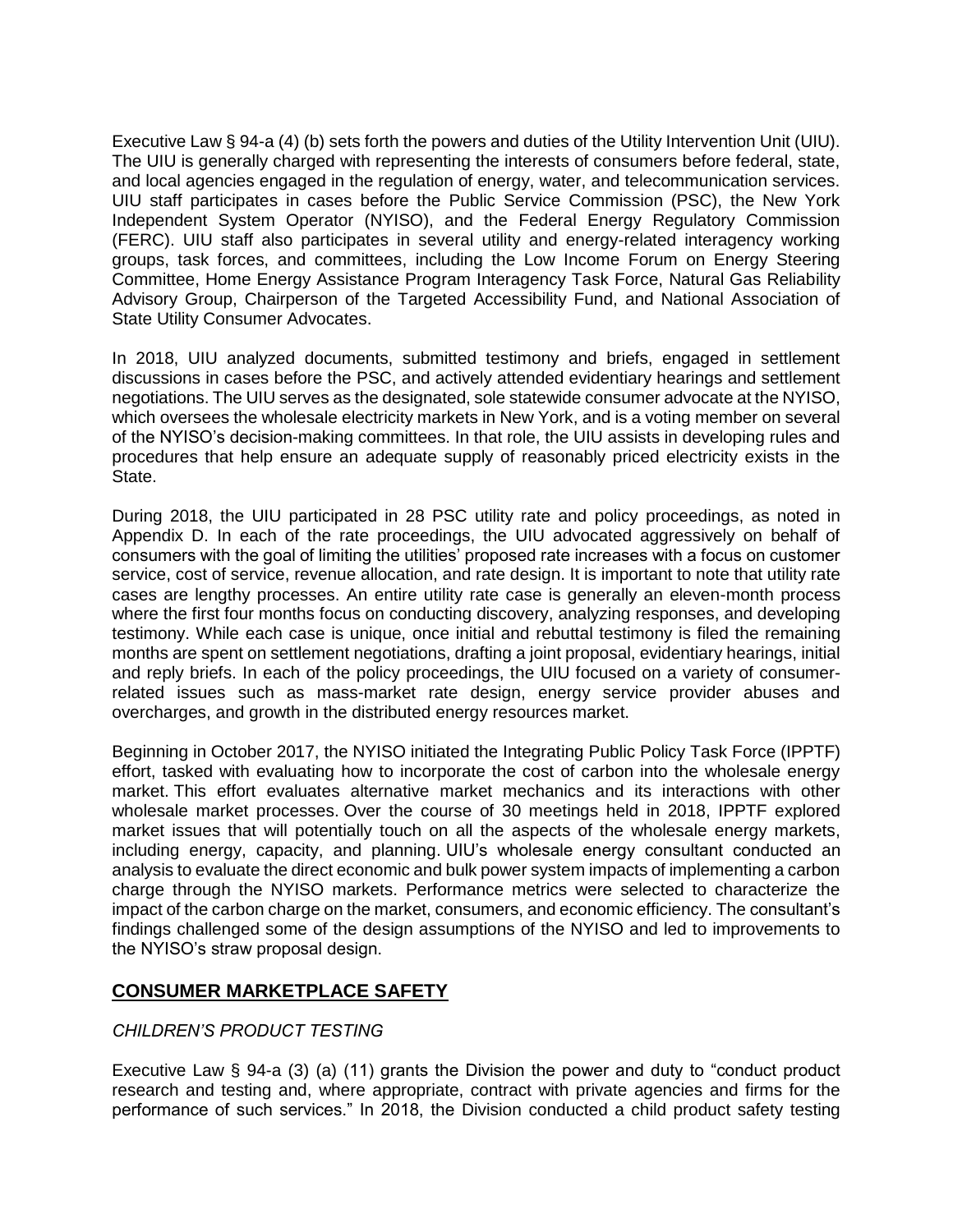campaign to ensure compliance with applicable New York State and federal safety standards. All testing was conducted by a third-party Consumer Product Safety Commission ("CPSC") accredited laboratory.

A random sampling of 10 children's toys found all products tested compliant with applicable New York State and federal safety standards. All products were tested for lead and phthalates. Where appropriate, specific products in the sampling were tested for mechanical hazards. The positive compliance results served as a safety assurance for the State's children's product consumers.

#### *CONSUMER PRODUCT SAFETY COMMISSION DESIGNEE ACTIVITIES*

The Division serves as the CPSC's New York State designee for product safety. Together, the Division and the CPSC work to promote product safety programs throughout the State. In this role, the Division conducted 28 recall effectiveness checks in 2018.

#### **CONCLUSION**

In 2018, the Division successfully carried out its numerous charges set forth in Executive Law 94 a. Whether mitigating harms that have occurred or educating consumers to prevent future harm, the Division serves to assist and protect consumers navigating the ever-changing marketplace.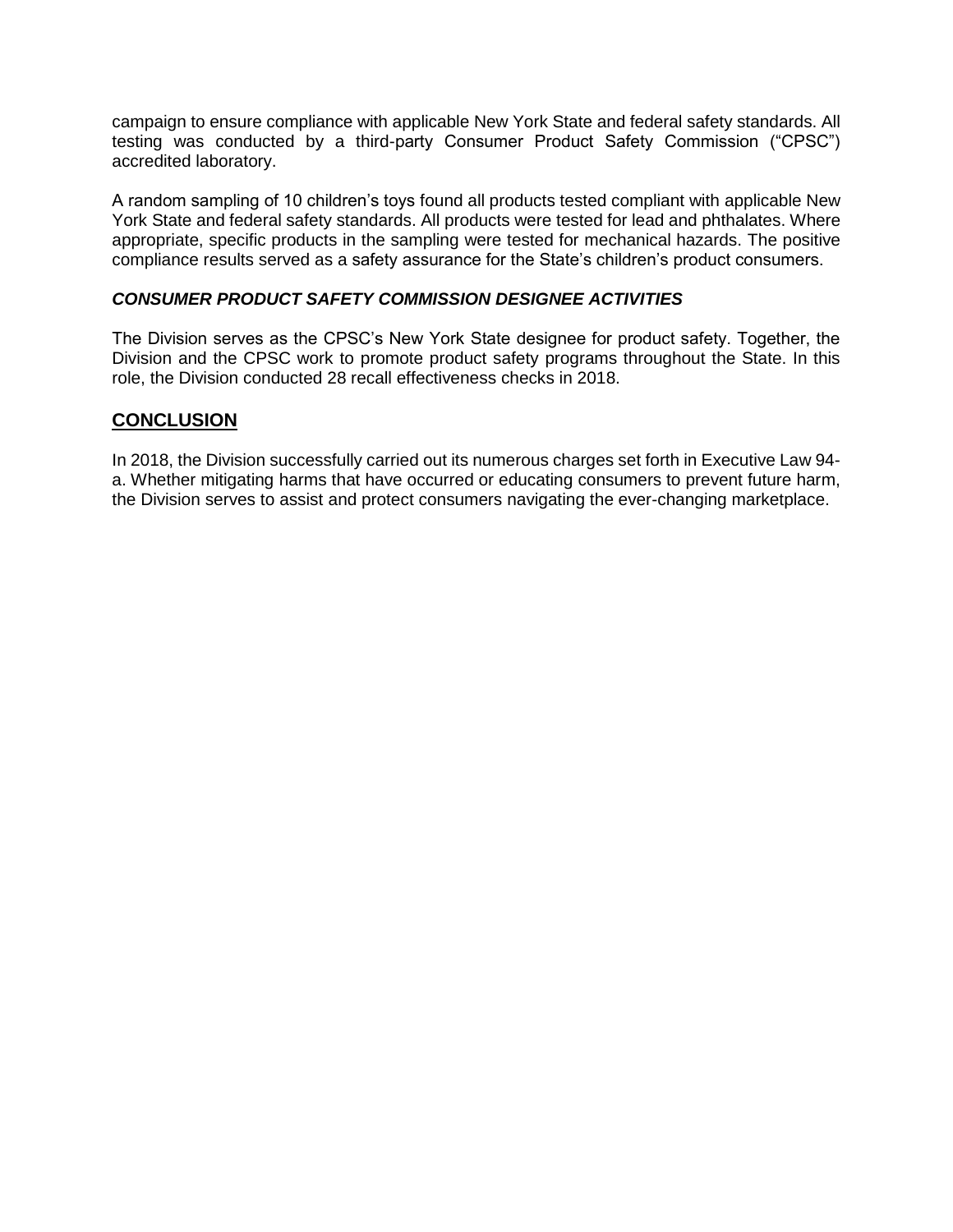# **APPENDIX A**

# **2018 Top Ten Categories of Consumer Assistance**

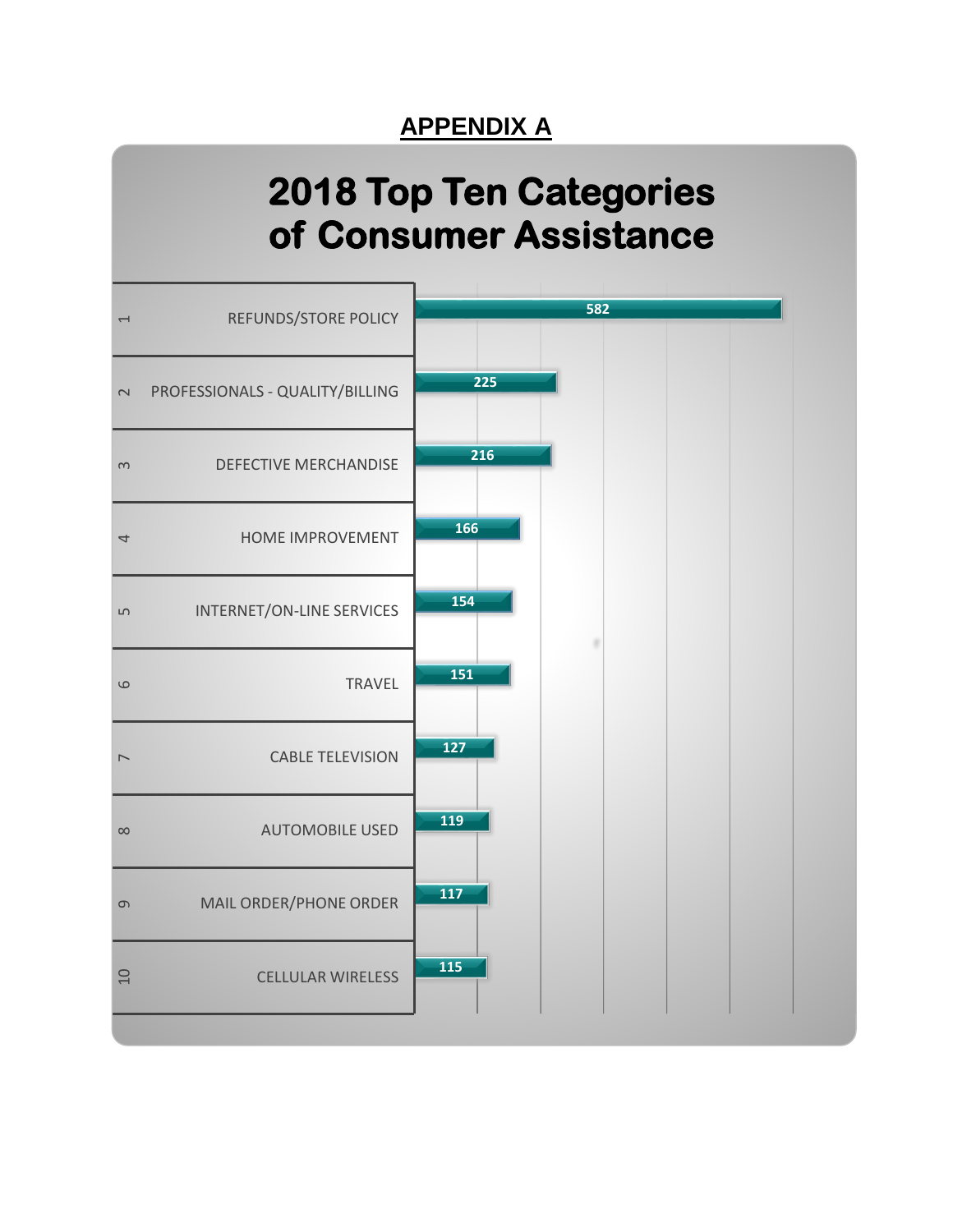## **APPENDIX B**

#### **Division of Consumer Protection 2018 Outreach Events and Presentations**

#### **January**

1. Public Service Commission Lunch & Learn – Albany County Topic: Equifax Data Breach

#### **February**

- 2. NYS Association of Black and Puerto Rican Legislative Caucus Albany County Topic: All DCP Educational Materials
- 3. Annual Conference of the New York Association of Towns New York County Topic: All DCP Educational Materials<sup>i</sup>
- 4. Governor's Prayer Breakfast Albany County Topic: All DCP Educational Materials

#### **March**

- 5. Hannaford Kidz Expo Albany County Topic: Tip Over Prevention
- 6. National Consumer Protection Week with United States Postal Inspection Service New York City Topic: Child Identity Theft Privacy Online
- 7. SOMOS El Futuro Conference Albany County Topic: All DCP Educational Materials
- 8. Long Island Library Resources Council, Plainview-Old Bethpage Public Library Nassau **County** Topic: Protecting your Financial Information, Identity Theft and Scam Prevention
- 9. Long Island Library Resources Council, Rockville Centre Public Library Nassau **County** Topic: Protecting your Financial Information, Identity Theft and Scam Prevention

#### **April**

- 10. Susquehanna Valley Senior Citizens Otsego County Topic: Identity Theft Prevention
- 11. New York State Clerks Association Albany County Topic: Identity Theft Prevention

#### **May**

- 12. NYS Senator Sue Serino District Outreach (Poughkeepsie) Dutchess County Topic: Senior Scams and Identity Theft Prevention
- 13. NYS Senator Sue Serino District Outreach (Red Hook)– Dutchess County Topic: Senior Scams and Identity Theft Prevention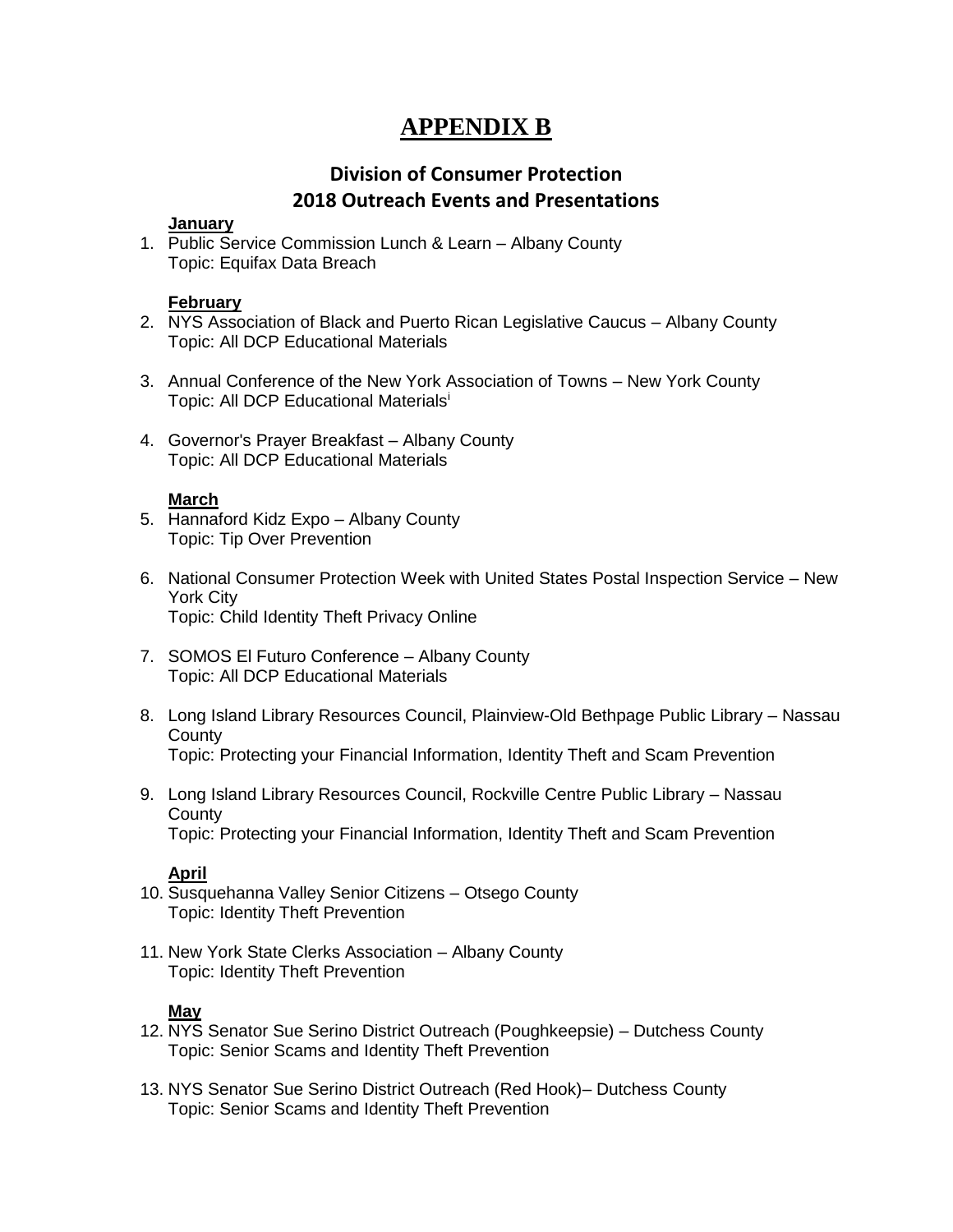- 14. Tuckahoe Assisted Living Westchester County Topic: Senior Scams and Identity Theft Prevention
- 15. LIFE Conference Low Income Forum on Energy Albany County Topic: All DCP Educational Materials

#### **June**

- 16. Aging Concerns Unite Us Albany County Topic: Senior Scams and All DCP Educational Materials
- 17. Catholic Charities of Brooklyn and Queens Kings County Topic: Senior Scams and All DCP Educational Materials
- 18. NYS Senator Martin Golden's Senior Fair Kings County Topic: Senior Scams and All DCP Educational Materials
- 19. NYC Department of Health and Mental Hygiene, Brownsville Neighborhood Health Action Center – Kings County Topic: Senior Scams and All DCP Educational Materials
- 20. NYS Assemblymember Jo Anne Simon's Senior Resource Fair Kings County Topic: Senior Scams and All DCP Educational Materials

#### **July**

- 21. NYS Senator Brad Hoylman Senior Resource Fair New York County Topic: Senior Scams and All DCP Educational Materials
- 22. White Plains YMCA Westchester County Topic: Senior Scams and All DCP Educational Materials
- 23. JASA CIAA (Coney Island Active Aging) Kings County Topic: Senior Scams and All DCP Educational Materials

#### **August**

- 24. New York Police Department Community Resource Fair New York County Topic: Child Identity Theft and All DCP Educational Materials
- 25. NYS Senator Elaine Phillips District Outreach Nassau County Topic: Senior Scams
- 26. New York State Fair Onondaga County Topic: All DCP Educational Materials
- 27. NYS Senator Patrick Gallivan Senior Forum Wyoming County Topic: Senior Scams and All DCP Educational Materials

#### **September**

28. NYC Department for the Aging – New York County Topic: Identity Theft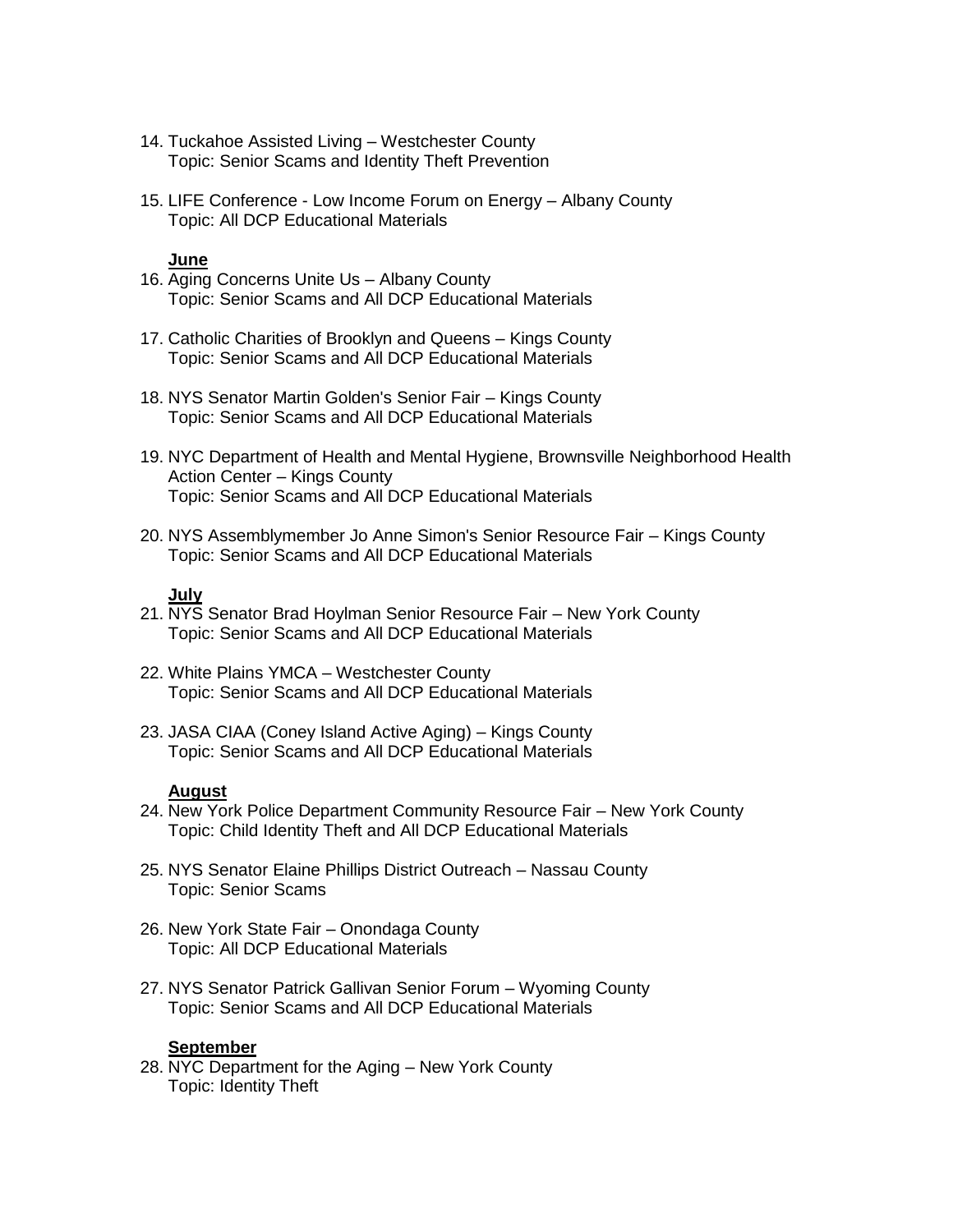- 29. NYS Senator Sue Serino District Outreach (Putnam Valley) Putnam County Topic: Senior Scams and Identity Theft Prevention
- 30. NYS Senator Sue Serino District Outreach (Hopewell Junction) Putnam County Topic: Senior Scams and Identity Theft Prevention
- 31. Adult Abuse Training Institute (AATI) Albany County Topic: Senior Scams and Identity Theft Prevention

#### **October**

- 32. New York State MWBE Forum Albany County Topic: All DCP Educational Materials
- 33. Capital District Child Care Council (CDCCC) Conference Rensselaer County Topic: Tip Over Prevention
- 34. New York Council Annual Conference on Problem Gambling Albany County Topic: Identity Theft Prevention and Mitigation
- 35. NYS Senator John Brooks Golden Gathering Nassau County Topic: Senior Scams and All DCP Educational Materials
- 36. Kew Gardens Community Center Queens County Topic: Senior Scams
- 37. Island Park Senior Housing Nassau County Topic: Senior Scams
- 38. Post-Deployment Yellow Ribbon Event Albany County Topic: All DCP Educational Materials

#### **November**

- 39. Capital Region's 1st Annual Military Awareness Day Albany County Topic: All DCP Educational Materials
- 40. Bethlehem Public Library Albany County Topic: Identity Theft and Scam Prevention

#### **December**

- 41. Post-Deployment Yellow Ribbon Event Cortland County Topic: All DCP Educational Materials
- 42. Community Library of Dewitt and Jamesville Onondaga County Topic: All DCP Educational Materials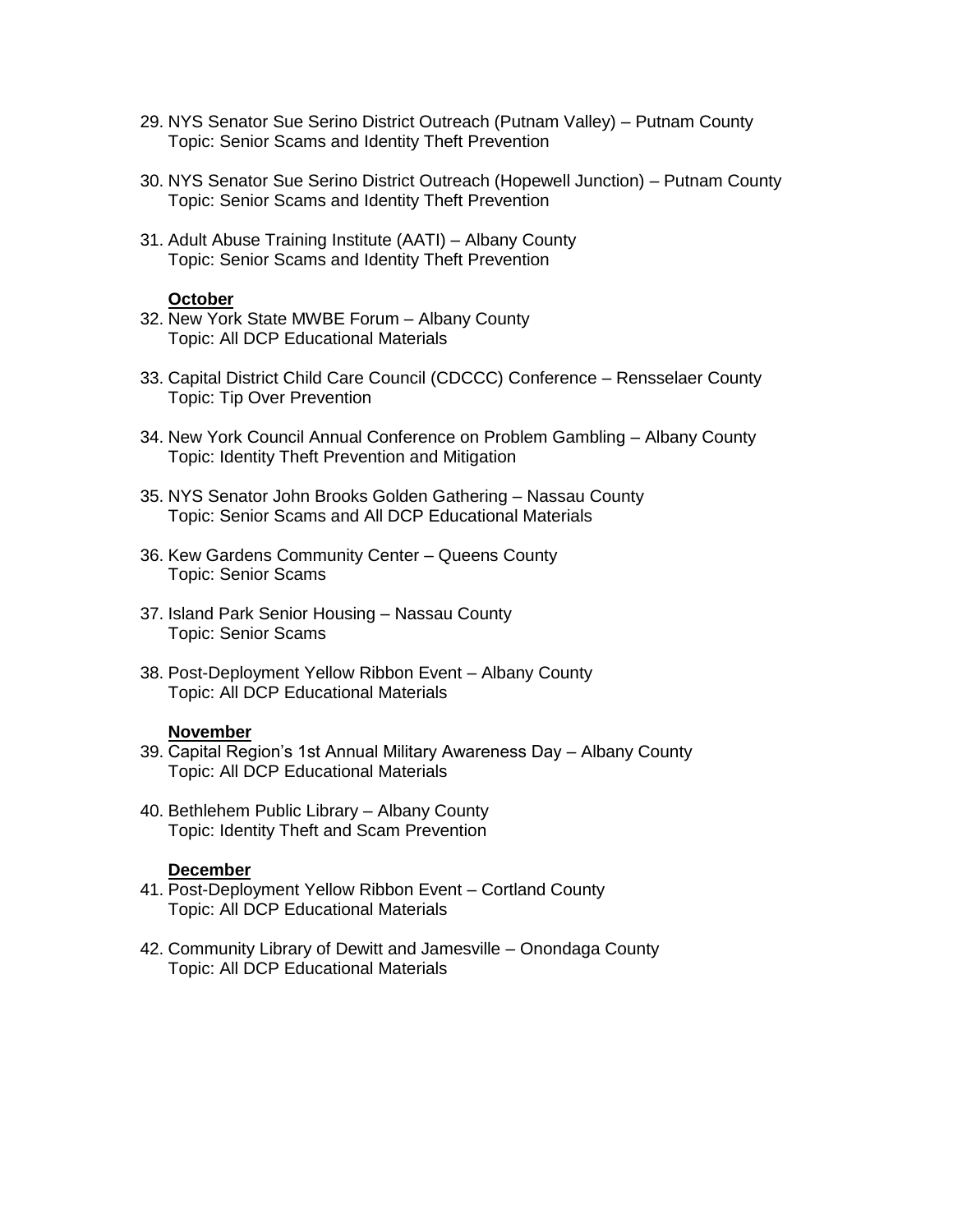### **APPENDIX C Division of Consumer Protection 2018 Outreach Events and Presentations**

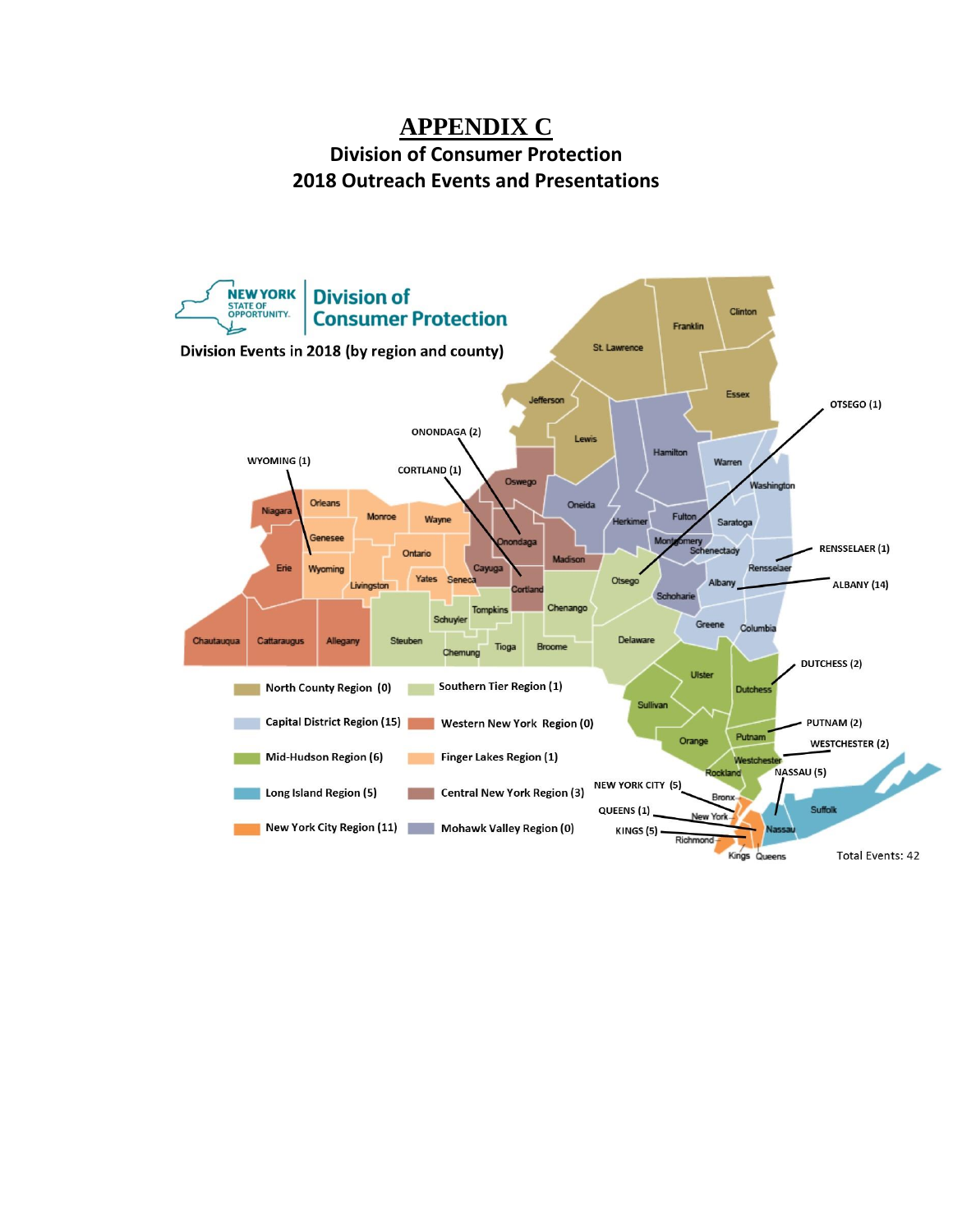# **Appendix D**

# **Utility Intervention Unit 2018 Utility Rate Cases & PSC Proceedings**

| Case #                   | Company              | <b>Case Description</b>                                                                                                                                                                                                                                                                                                 | Category    |
|--------------------------|----------------------|-------------------------------------------------------------------------------------------------------------------------------------------------------------------------------------------------------------------------------------------------------------------------------------------------------------------------|-------------|
| 18-M-0084                | DPS / NYSERDA        | In the Matter of a Comprehensive Energy Efficiency<br>Initiative                                                                                                                                                                                                                                                        | Policy Case |
| 18-G-0565                | Con Edison           | Tariff Filing by Consolidated Edison Company of New<br>York, Inc. to Modify Its Gas Tariff Schedule, P.S.C. No.<br>9, Regarding the Interruptible Gas Service Program.                                                                                                                                                  | Petition    |
| 18-G-0140                | St. Lawrence<br>Gas  | Joint Petition of Liberty Utilities Co. and St. Lawrence<br>Gas Company, Inc. for Approval, Pursuant to Section<br>70 of the PSL, of the Acquisition of St. Lawrence Gas<br>Company, Inc. by Liberty Utilities Co. and for<br>Approval, Pursuant to Section 69 of the PSL, of the<br>Issuance of Long-Term Indebtedness | Merger Case |
| 18-G-0133                | St. Lawrence<br>Gas  | Proceeding on Motion of the Commission as to the<br>Rates, Charges, Rules and Regulations of St. Lawrence<br>Gas Company Inc. for Gas Service                                                                                                                                                                           | Rate Case   |
| 18-E-0138                | DPS / NYSERDA        | Proceeding on Motion of the Commission Regarding<br>Electric Vehicle Supply Equipment and Infrastructure                                                                                                                                                                                                                | Policy Case |
| 18-E-0130                | DPS / NYSERDA        | In the Matter of Energy Storage Deployment Program                                                                                                                                                                                                                                                                      | Policy Case |
| 18-E-0067 &<br>17-G-0068 | Orange &<br>Rockland | Proceeding on Motion of the Commission as to the<br>Rates, Charges, Rules and Regulations of Orange and<br>Rockland Utilities, Inc. for Electric and Gas Service                                                                                                                                                        | Rate Case   |
| 18-E-0018                | <b>DPS</b>           | In the Matter of Proposed Amendments to the New<br>York State Standardized Interconnection<br>Requirements (SIRs) for Small Distributed Generators                                                                                                                                                                      | Policy Case |
| 17-G-0606                | Con Edison           | Petition of Consolidated Edison Company of New<br>York, Inc. for Approval of the Smart Solutions for<br>Natural Gas Customers Program                                                                                                                                                                                   | Petition    |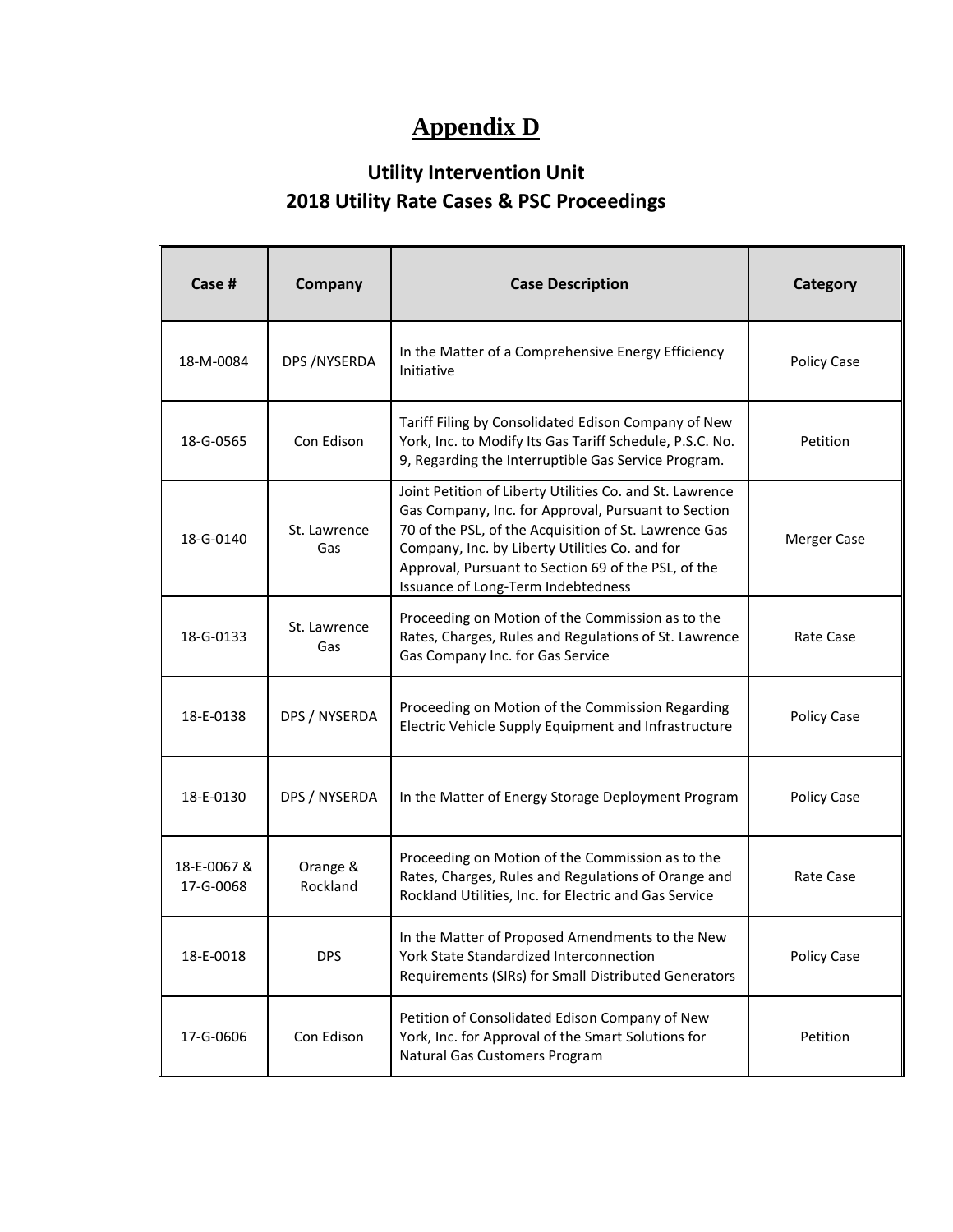| Case #                   | Company                                         | <b>Case Description</b>                                                                                                                                                                                                                        | <b>Category</b>                       |
|--------------------------|-------------------------------------------------|------------------------------------------------------------------------------------------------------------------------------------------------------------------------------------------------------------------------------------------------|---------------------------------------|
| 17-E-0594                | NYSEG/RGE                                       | Proceeding on Motion of the Commission to<br>Investigate the March 2017 Windstorm, Related<br>Power Outages, Case 17-E-0594 and Rochester Gas<br>and Electric and New York State Electric & Gas<br><b>Restoration Efforts</b>                  | Settlement                            |
| 17-E-0459 &<br>17-G-0460 | Central Hudson                                  | Proceeding on Motion of the Commission as to the<br>Rates, Charges, Rules and Regulations of Central<br>Hudson Gas & Electric Corporation for Electric and<br><b>Gas Service</b>                                                               | Rate Case                             |
| 17-E-0238 &<br>17-G-0239 | Niagara<br>Mohawk                               | Proceeding on Motion of the Commission as to the<br>Rates, Charges, Rules and Regulations of Niagara<br>Mohawk Power Corporation d/b/a National Grid for<br><b>Electric and Gas Service</b>                                                    | Follow-up Rate Case<br>Collaboratives |
| 17-E-0058 &<br>17-G-0059 | NYSEG/RGE                                       | Petition of New York State Electric & Gas Corporation<br>and Rochester Gas and Electric Corporation for<br>Authorization for Full-Scale Deployment of Advanced<br>Metering Infrastructure and to Establish an Electric<br><b>AMI Surcharge</b> | Petition                              |
| 17-01278                 | <b>DPS</b>                                      | In the Matter of the Value of Distributed Energy<br>Resources Working Group Regarding Low and<br>Moderate-Income Customers.                                                                                                                    | Policy Case                           |
| 17-01277                 | <b>DPS</b>                                      | In the Matter of the Value of Distributed Energy<br>Resources Working Group Regarding Rate Design.                                                                                                                                             | Policy Case                           |
| 17-01276                 | <b>DPS</b>                                      | In the Matter of the Value of Distributed Energy<br>Resources Working Group Regarding Value Stack                                                                                                                                              | Policy Case                           |
| 16-G-0058 &<br>16-G-0059 | KeySpan Long<br>Island &<br>KeySpan New<br>York | Proceeding on Motion of the Commission as to the<br>Rates, Charges, Rules and Regulations of KeySpan Gas<br>East Corporation and the Brooklyn Union Gas<br>Company d/b/a National Grid for Gas Service                                         | Follow-up Rate Case<br>Collaborative  |
| 16-E-0060 &<br>16-G-0061 | Con Edison                                      | Proceeding on Motion of the Commission as to the<br>Rates, Charges, Rules and Regulations of<br>Consolidated Edison Company of New York, Inc. for<br><b>Electric and Gas Service</b>                                                           | Follow-up Rate Case<br>Collaborative  |
| 16-C-0122                | Verizon                                         | Proceeding on Motion of the Commission to Consider<br>the Adequacy of Verizon New York Inc.'s Retail<br>Service Quality Process and Programs                                                                                                   | Policy Case                           |
| 15-M-0180                | <b>DPS</b>                                      | In the Matter of Regulation and Oversight of<br>Distributed Energy Resource Providers and Products                                                                                                                                             | Policy Case                           |